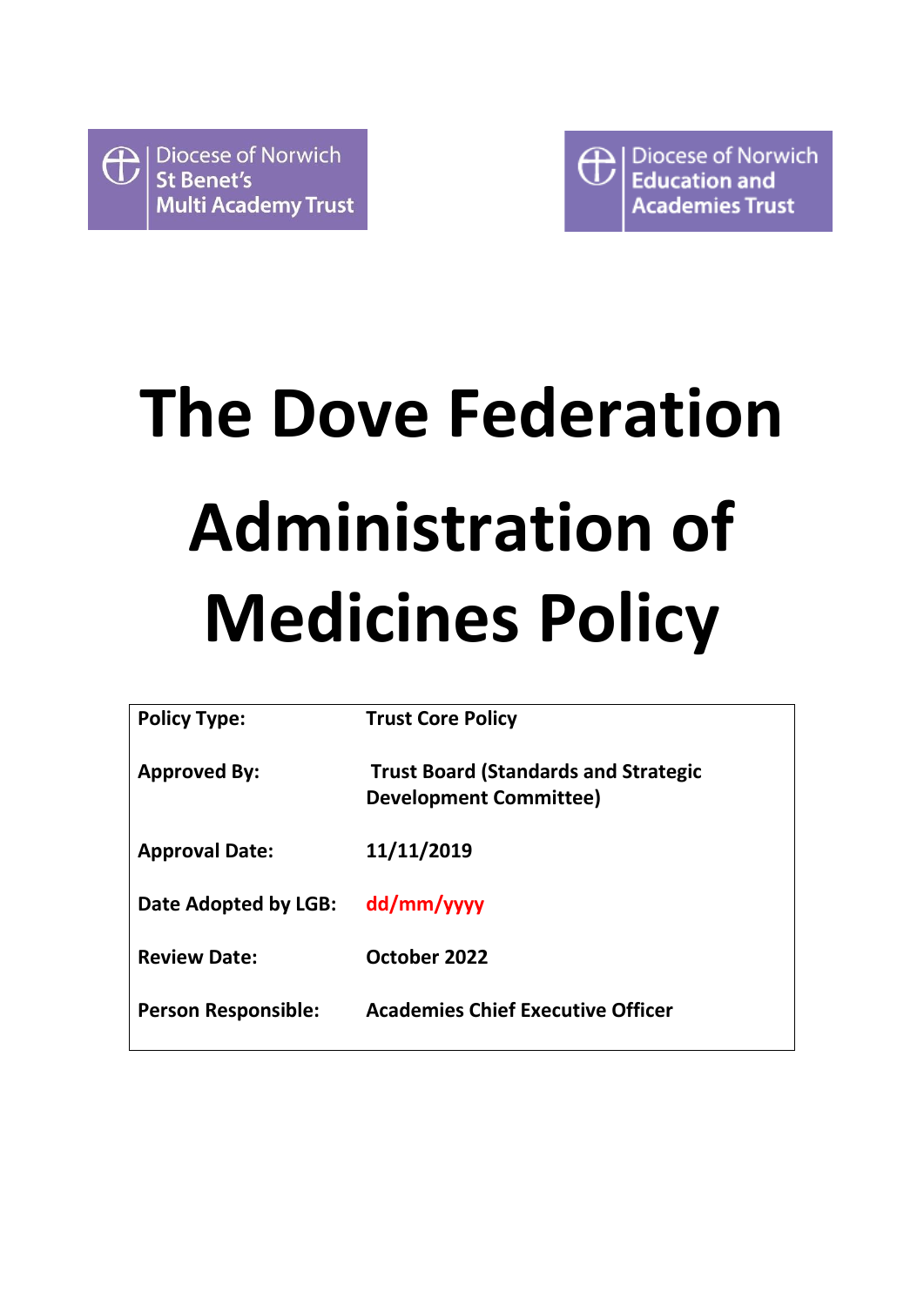## **Summary of Changes**

The model policy has been revised to reflect these changes to the statutory guidance as outlined below.

| Page<br>Ref. | <b>Section</b>         | Amendment                                                                              | Date of<br>Change |
|--------------|------------------------|----------------------------------------------------------------------------------------|-------------------|
| 4            | 5                      | Clarification of appropriate consent form                                              | Oct 19            |
| 7            | 13                     | Updated guidance from the BMA (2019) on administration of<br>non-prescription medicine | Oct 19            |
| 5            | 7 and<br>Appendix<br>B | Included guidance on use of emergency inhalers                                         | Oct 19            |
| 5            | 6                      | Inclusion of guidance on travel sickness tablets                                       | Oct 19            |
| 6            | 9&10                   | Updated to include Secondary student's self-management of<br>medicines                 | Oct 19            |
|              | 13                     | Updated guidance from the BMA (2019) on administration of<br>non-prescription medicine | Oct 19            |
|              |                        |                                                                                        |                   |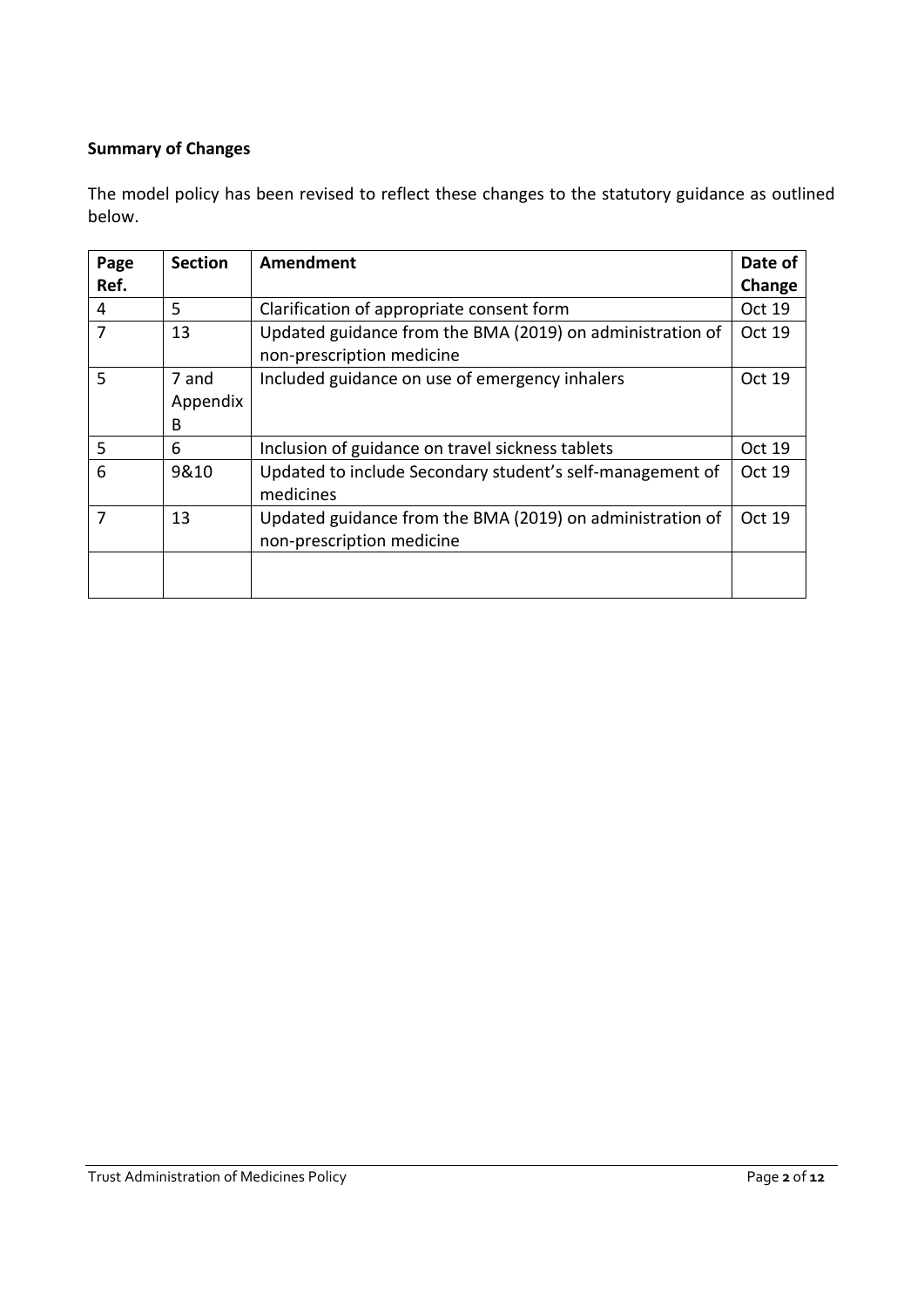| <b>Contents</b> |                                                                         | Page |
|-----------------|-------------------------------------------------------------------------|------|
|                 | 1. Roles and Accountabilities                                           | 3    |
|                 | 2. Policy Statement                                                     | 3    |
|                 | 3. Aims                                                                 | 3    |
|                 | 4. Roles and Responsibilities of Staff Administering Medicines          | 3    |
| 5.              | <b>Managing Prescription Medicines during the Academy Day</b>           | 4    |
| 6.              | <b>Managing Prescriptions during Trips and Outings</b>                  | 5    |
| 7.              | <b>Emergency inhalers</b>                                               | 5    |
|                 | 8. Self-Management of Medicines                                         | 5    |
|                 | 9. Carrying Medication (Secondary only)                                 | 6    |
|                 | 10. Self-Management of Controlled Drugs (secondary only)                | 6    |
|                 | <b>11. Refusing Medicines</b>                                           | 6    |
|                 | 12. Parental Responsibilities in Respect of Their Child's Medical Needs | 6    |
|                 | 13. Non-Prescriptive Medicines                                          | 7    |
|                 | 14. Controlled Drugs                                                    | 7    |
|                 | 15. Long Term Medical Needs                                             | 8    |
|                 | 16. Staff Training                                                      | 8    |
|                 | 17. Equal Opportunities                                                 | 9    |
|                 | 18. Monitoring and Review                                               | 9    |
|                 | 19. Links to other policies and guidance                                | 9    |
|                 |                                                                         |      |

# **Appendices**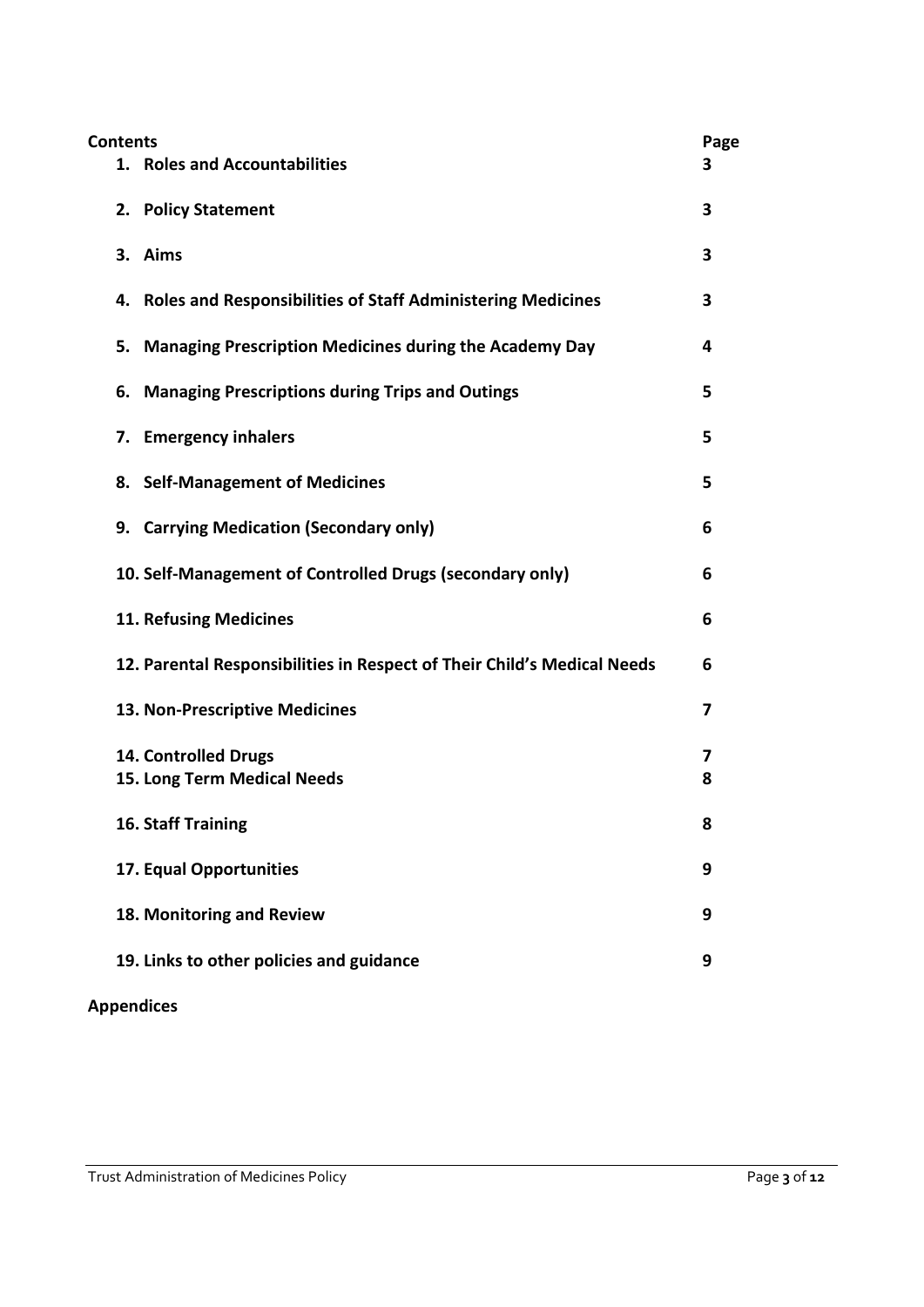#### **1. Roles and Accountabilities**

The Diocese of Norwich Education and Academies Trust is accountable for all policies across its Academies. All policies whether relating to an individual academy or the whole Trust will be written and implemented in line with our ethos and values as articulated in our prospectus. We are committed to the provision of high-quality education in the context of the Christian values of service, thankfulness and humility where individuals are valued, aspirations are high, hope is nurtured and talents released.

A Scheme of Delegation for each academy sets out the responsibilities of the Local Governing Body and Principal / Head Teacher. The Principal / Head Teacher of each academy is responsible for the implementation of all policies of the Academy Trust.

All employees of the Academy Trust are subject to the Trust's policies.

#### **2. Policy Statement**

From time to time children get ill and may need time off, a visit to the doctor and a prescription to help them recover. Generally, they begin to feel better before the prescription has finished and are well enough to continue with their education. There are also children who may be on long term medication due to conditions e.g.: asthma, eczema, diabetes, allergies etc. At The Dove Federation we recognise the need to enable children to take prescribed and over the counter medication during the academy day.

#### **3. Aims**

The aims of this policy are to:

- enable regular attendance at the academy.
- support parents in enabling continuation of essential medication.
- enable equality of access to education for all.

Although the word 'parent' will be used throughout this policy, this includes 'carer' where appropriate.

It is not compulsory for staff to administer medicines. All staff who undertake such duties will be appropriately trained.

#### **4. Roles and Responsibilities of Staff Managing the Administration of Medicines and for Administering or Supervising the Administration of Medicines**

No child under 16 should be given medicines without their parent's written consent. (see Appendix A) When a member of staff administers medicine, they will check the child's Administration of Medication Permission and Record form against the medication, to ensure that the dose and timing are correct. They will then administer the medicine as required, and record this on the form.

If in doubt about any procedure, staff should not administer the medicine but check with the parents or a health professional before taking further action. However, in the event of an emergency, and particularly for those pupils who have a care plan, the procedure outlined in the care plan will be followed.

Each time a medicine is given to a child, the member of staff administering the medicine must record it. The forms for this purpose are held in the appropriate folder in the school offices. By completing these forms, we are demonstrating that we have exercised a duty of care.

All medicines, apart from asthma inhalers and other medicines which have been identified as being necessary for the pupil to have with them at all times, will be handed in to the academy office. It may be necessary to refrigerate the medicine, or lock it away in a medicine cupboard. Medicines which need to be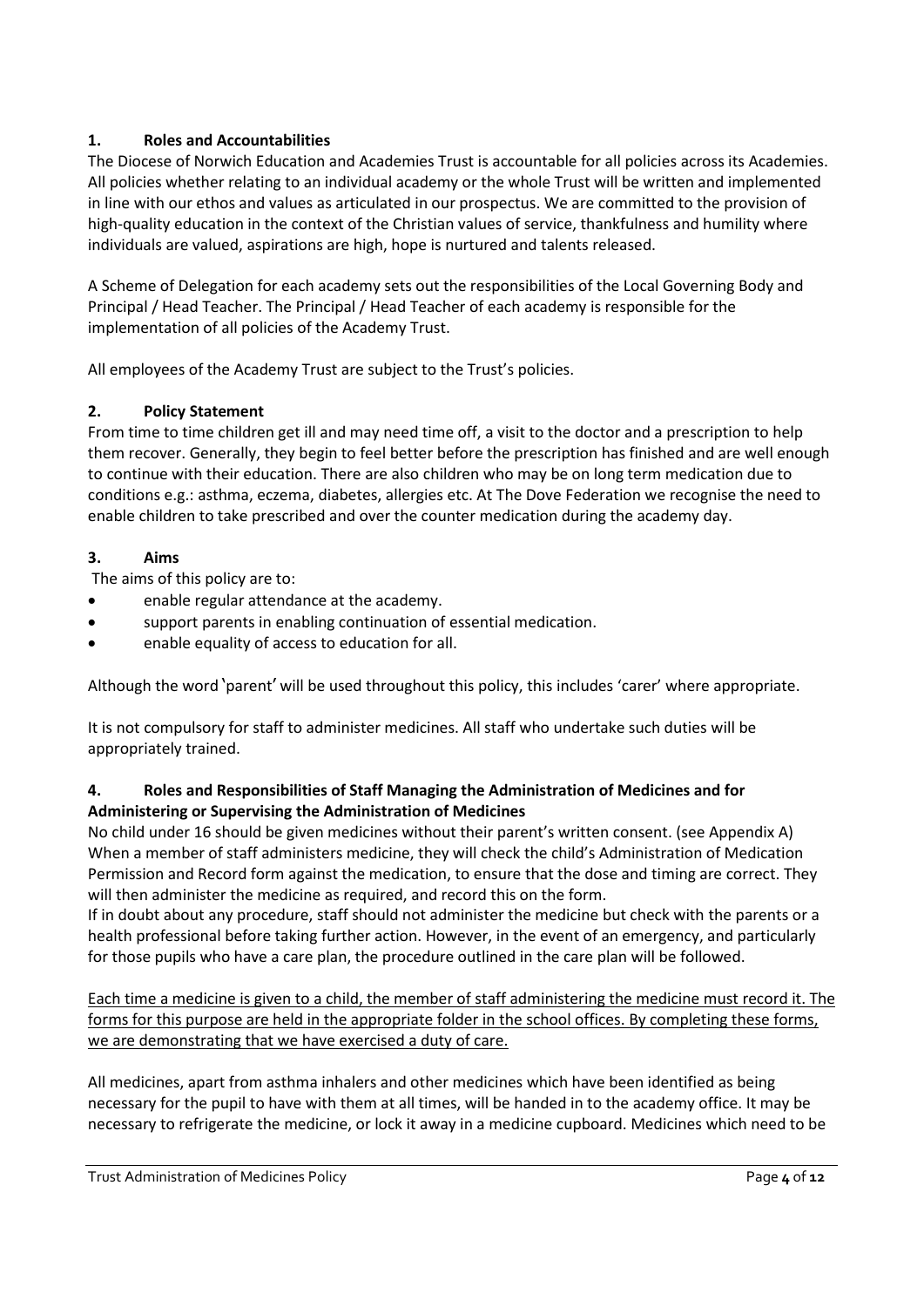refrigerated will be kept in the refrigerator with restricted access. All medicines will be stored in their original containers and clearly labelled. The exception to this is insulin which must still be in date, but will generally be available to school inside an insulin pen or a pump, rather than in its original container. The parent of the child taking the medicine will be asked to complete a parental consent form in order for the medicine to be taken at the academy. (See Appendix A).Parents should tell the academy about the medicines that their children need to take and provide details of any changes to the prescription or the support required. Changes should always be made in writing.

#### **5. Managing Prescription Medicines which need to be taken during the Academy Day**

Medicines should only be brought into the academy when it is essential and when it would be detrimental to a child's health if the medicine was not administered during the academy day. Many children will need to be able to take medicines at some time during the day. This will usually be for a short period only, e.g. to finish a course of antibiotics or to apply a lotion and will minimise the time that they need to be absent. At The Dove Federation, following the regulations from the DfE, we will only accept medicines which have been prescribed by the doctor, dentist, nurse prescriber or pharmacist prescriber. Medicines will need to be provided in the original container as dispensed by a pharmacist and include the child's name and prescriber's instructions for administration.

#### **WE WILL NOT ACCEPT MEDICINES WHICH HAVE BEEN TAKEN OUT OF THE CONTAINER AS ORIGINALLY DISPENSED NOR MAKE CHANGES TO DOSAGES ON PARENTAL INSTRUCTIONS.**

It is helpful, where clinically appropriate, if medicines can be prescribed in dose frequencies which enable them to be taken outside academy hours. Parents will be encouraged to ask the prescriber about this. Medicines that need to be taken three times a day could be taken in the morning, after school and at bedtime.

All emergency medicines, such as asthma inhalers and adrenaline pens, should be readily available to children and should not be locked away.

#### **6. Managing Prescription Medicines on Trips and Outings**

Since we would always wish our pupils with medical needs to participate in visits whenever possible, we need to consider for each visit what reasonable adjustments will have to be made to enable the children with medical needs to take part in safely managed visits. The risk assessment form which is completed prior to the visit (where relevant) will need to include the necessary steps to include children with medical needs, together with any particular risk assessments for those children. It may be necessary for additional safety measures to be taken for outside visits. Arrangements for taking any necessary medicines will also need to be taken into consideration.

Staff supervising excursions should always be aware of any medical needs and the relevant emergency procedures if appropriate.

A copy of any health care plans should be taken on visits in the event of the information being needed in an emergency. It will be the responsibility of the parents to ensure that any medication children take with them on trips and outings is available and in date.

#### **Travel Sickness**

Tablets can be given with written consent from a parent but the child's name, dosage, time of dose and any possible side effects (the child must have had the travel sickness preventative at home before the trip in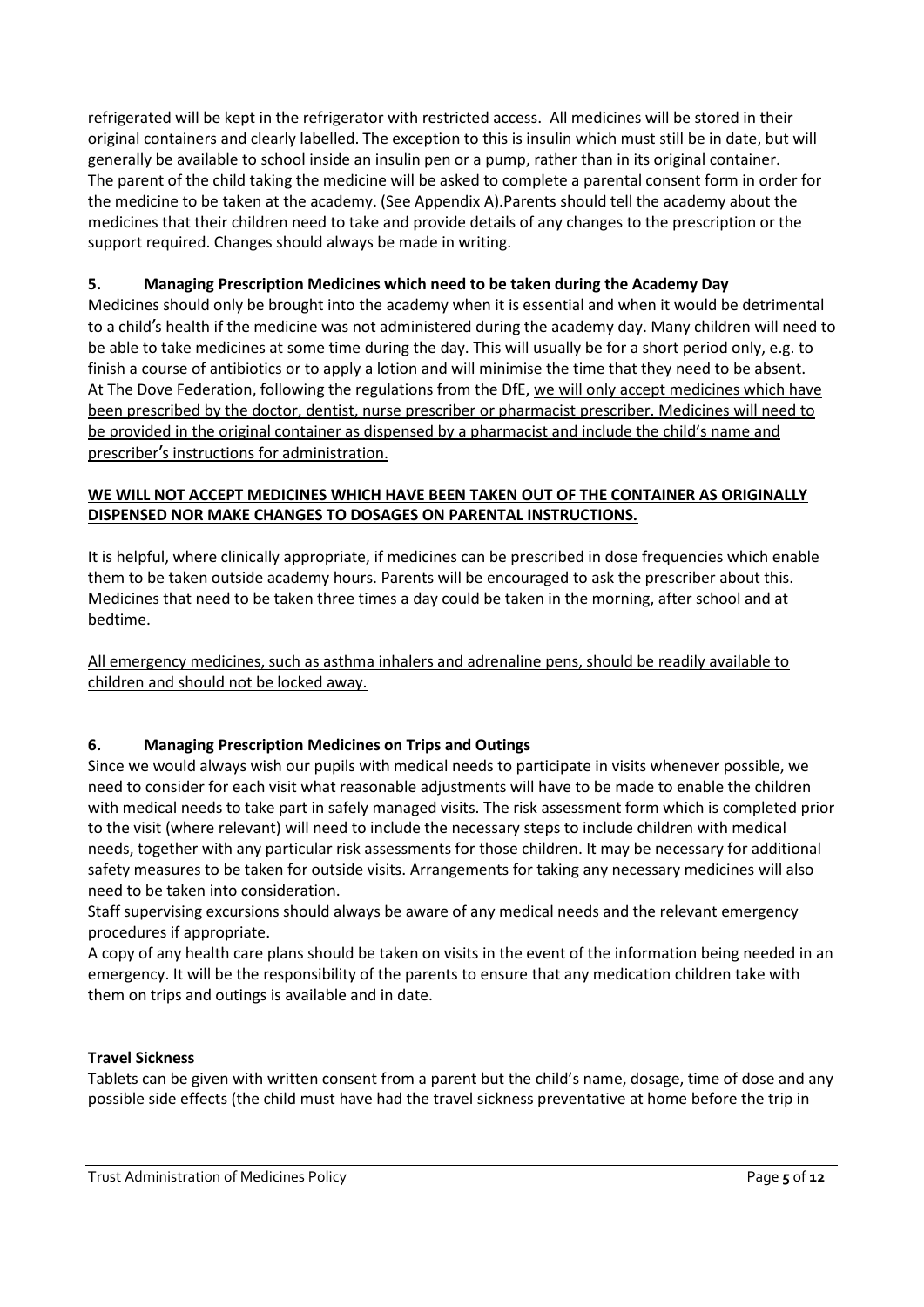case of side effects) should be clearly marked on the container, which must be the original packaging. Parents will need to complete an Administration of Medication Permission and Record form.

#### **Sporting Activities**

At The Dove Federation, most children with medical conditions can, and indeed are positively encouraged to, participate in physical activities and extra-curricular sport. However, any restrictions on a child's ability to participate in P.E. should be recorded in their individual health care plan.

Some children may need to take precautionary measures before or during exercise and may also need to be allowed immediate access to their medicines such as asthma inhalers. Health care plans are completed and updated regularly for children who have conditions such as asthma, epilepsy, diabetes or anaphylaxis.

#### **7. Emergency Inhalers**

In line with "Guidance on the use of emergency salbutamol inhalers in schools" March 2015, the school will keep emergency reliever (blue) inhalers for the emergency use of children whose own inhaler is not available for any reason. They will be stored in the school office, along with appropriate spacers. Parents must sign a "Consent form: use of emergency salbutamol inhaler" (Appendix B) to consent to their child being allowed to use the emergency inhaler. These will be kept in the Asthma file in the school office.

#### **8. Self-Management of Medicines**

The school encourages young people to take responsibility for managing their own medicines. The age at which young people are ready to take care of, and be responsible for, their own medicines, varies. There is no set age when this transition should be made, and there may be circumstances where it is not appropriate for a person of any age to self-manage. Where this is agreed it must be added to the Parental Consent Form. Health professionals need to assess, with parents and children, the appropriate time to make this transition. If the young people can take their medicines themselves, staff may still be required to supervise, and suitable storage arrangements must still be provided (see Storage of Medication).

Agreed practise in relation to self-management of medicines will be included in children's individual care plans.

Older children, with long-term illness should, whenever possible, assume complete responsibility under the supervision of their parent. Under these circumstances, it will be important for the parent to liaise with the academy to provide information regarding any changes in the medical condition or the medication itself.

#### **9. Carrying medication (secondary only)**

The young people may carry, and administer (where appropriate), their own medicines, providing the person with parental responsibility has completed and signed a Request for Child to Carry Own Medication form.

NB If there are concerns about the safety of the medication (ie kept in student lockers) the academy should arrange to keep medicines in safe custody and the student can go to the office to retrieve and selfadminister their medicines – see Self-Management of Controlled Drugs).

#### **10. Self-Management of Controlled Drugs (secondary only)**

Where young people have been prescribed controlled drugs staff must be aware that these should be kept in safe custody. Controlled drugs have a "street value" and they must be accounted for particularly in relation to transporting them in and out of the setting. Controlled drugs must be transported to and from school by the person with parental responsibility and must be stored by the school (see Storage of Medication). Young people can self-medicate if the person with parental responsibility has agreed in writing that it is appropriate. (See Controlled Drugs)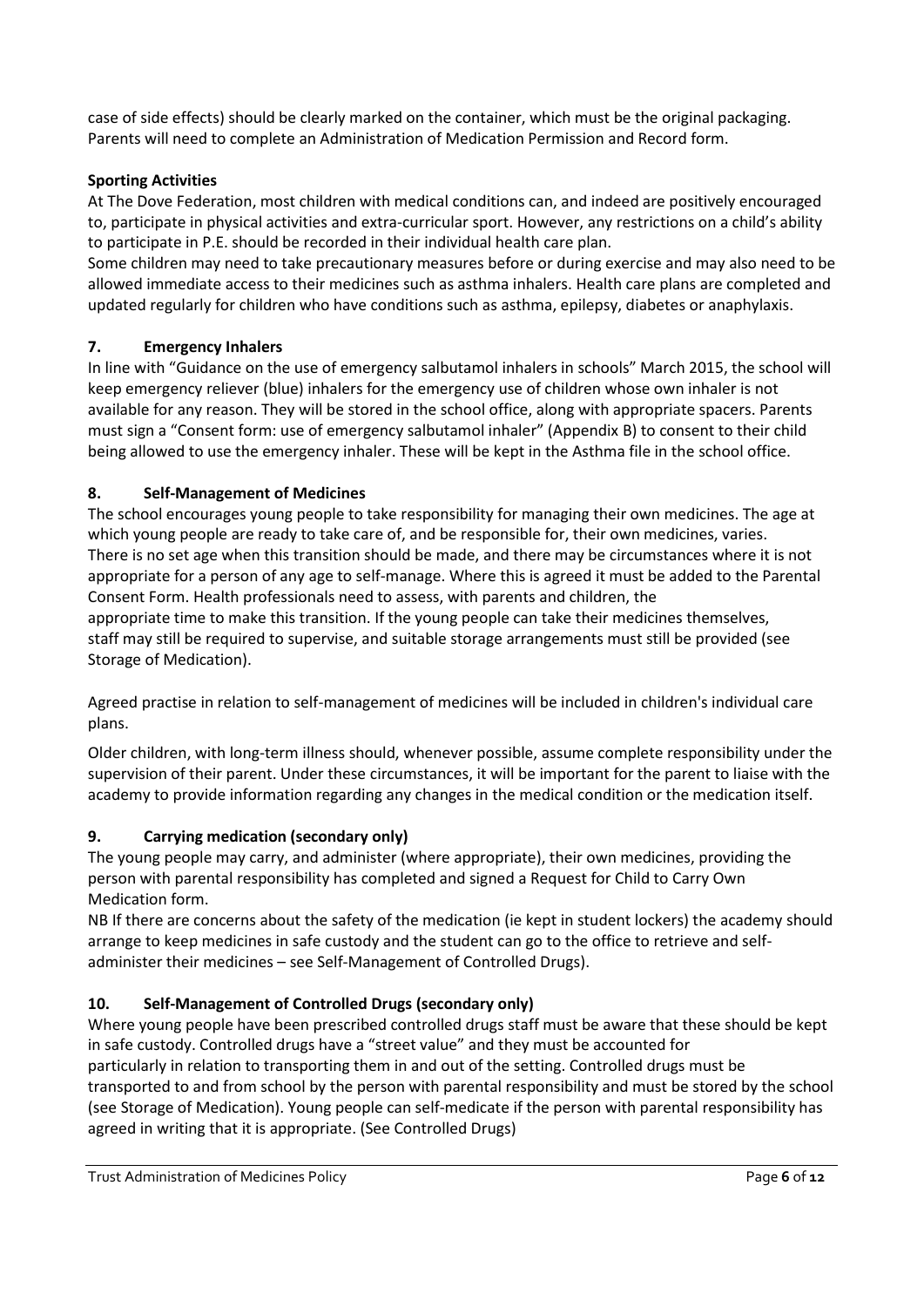#### **11. Refusing Medicines**

If a young person refuses to take medicine, staff must not force them to do so, but should note this in the records and inform the parents of the refusal as soon as practicable and the refusal should be recorded on the Medication Administration Record sheet. If a refusal to take medicines results in an emergency, the school or setting's emergency procedures should be followed.

#### **Failure to take medication at specified time**

The responsibility for taking medication at the time of day specified on the parental consent form rests with the young person unless specified otherwise in a health care plan.

#### **12. Parental Responsibilities in Respect of Their Child's Medical Needs**

Parents should tell the academy about the medicines that their child needs to take and provide details in writing of any changes to the prescription or the support required. See Appendix A for proforma. However, staff will also make sure that this information is the same as that provided by the prescriber and are consistent with the instructions on the container. Parents will also need to provide the academy with any information relating to predisposed conditions which the academy needs to be made aware of.

Medicines should always be provided in the original container as dispensed by a pharmacist and include the prescriber's instructions. In all cases it is necessary to check that written details include:

- child's name
- name of the medicine
- dose
- method of administration
- time/frequency of administration
- any possible side effects
- expiry date

#### **13. Situations in Which Children May Take Any Non-Prescriptive Medicines (Over the Counter medication)**

It is appropriate for non-prescription to be administered by a member of staff in the nursery or school or self-administered by the pupil/student during school hours, following written permission by the parents. **Staff will only administer one dose of non-prescription medication** during the school day while the child is on school premises. If the pupil continues to be in pain or discomfort, then the parent must be informed and taken home/to the family GP.

#### **MEDICINES CONTAINING ASPRIN SHOULD NEVER BE GIVEN UNLESS PRESCRIBED BY A DOCTOR. THEREFORE, WE WILL NOT BE ABLE TO ADMINISTER THESE MEDICINES WITHOUT A DOCTOR'S PRESCRIPTION.**

**SECONDARY ACADEMIES – FOLLOW THE SELF MEDICATION GUIDANCE PROVIDED PARENTAL CONSENT IS RECEIVED.**

#### **14. Controlled Drugs**

The supply, possession and administration of some medicines are controlled by the Misuse of Drugs Act and its associated regulations. A Pharmacist will give advice as to whether a medication is a controlled drug or not. To keep up to date with the medications classified as a controlled drug information can be viewed on the Home Office website <http://www.homeoffice.gov.uk/documents/cdlist.html>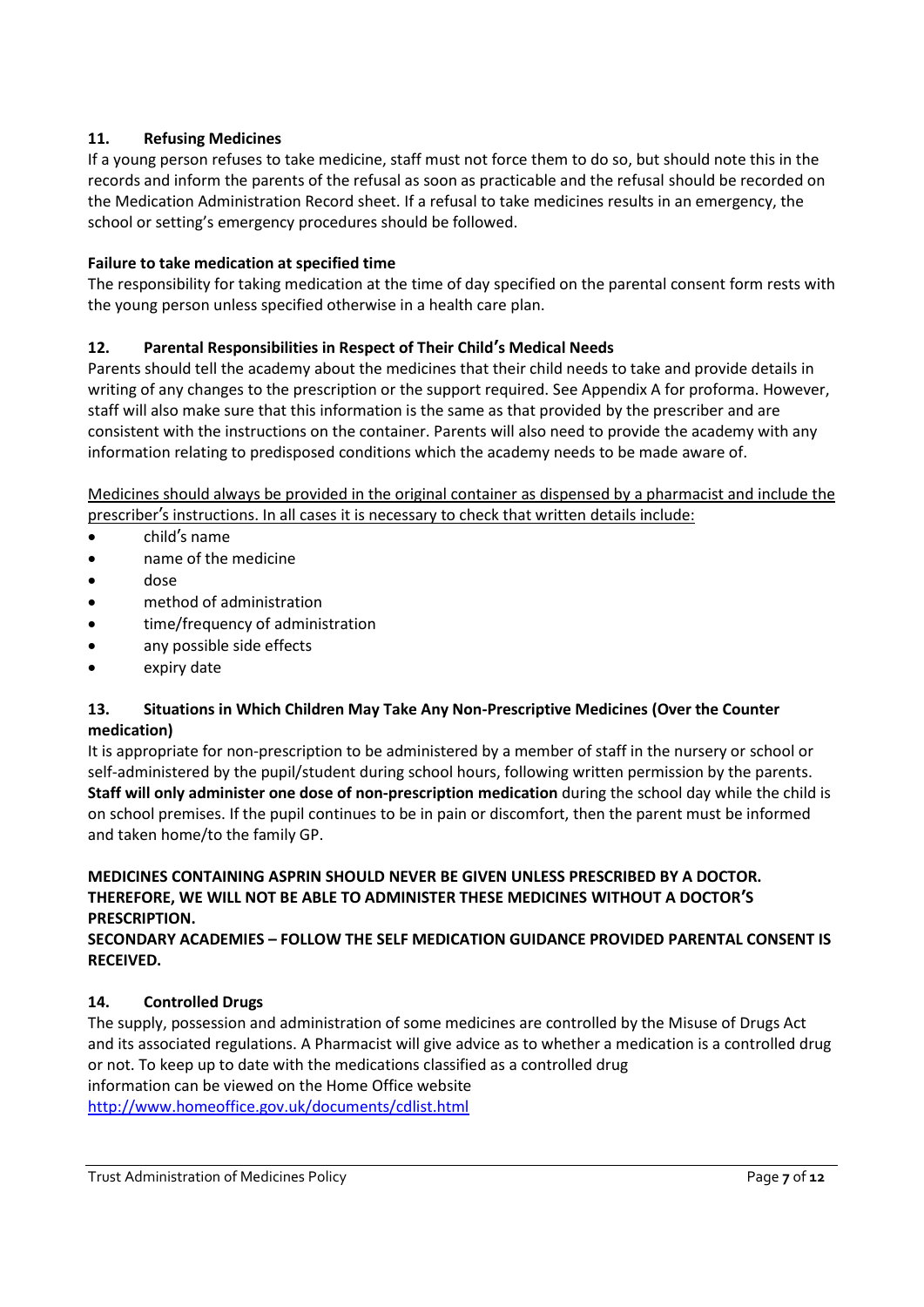#### **Controlled Drugs Register**

A separate record of controlled drugs should be maintained to include the receipt, administration and possible disposal of controlled drugs. These records must be kept in a bound book or register with numbered pages. The book will include the balance remaining for each product with a separate record page being maintained for each child. It is recommended that the balance of controlled drugs be checked at each administration and also on a regular basis e.g. monthly. The book should be locked away when not in use.

#### **Administration of Controlled Drugs**

Any authorised member of staff may administer a controlled drug to the child for whom it has been prescribed and they should do so in accordance with the prescriber's instructions in the presence of another member of staff as witness.

The administration of controlled drugs is recorded using the Controlled Drugs Register which can be purchased from a pharmacist and on the Medication Administration Record sheet.

Staff **MUST NOT** sign the record of administration unless they have been involved in the administration of the medication.

The recommended procedure for the administration of controlled drugs is as follows:

1. Check the child's Parental Consent form for details of dosage required etc.

2. Verify the quantity of medication as stated on the controlled drug register to ensure that the dose has not already been given.

3. Ensure two members of staff are present; one member of staff must witness the other administer the medication to the young person.

4. Both staff must sign the Medication Administration Record sheet and controlled drug register to confirm that the dose was given and the amount remaining.

If medication is refused or only partly taken both staff must witness the disposal of the remaining medication and record the details and sign to that effect.

If a dose of medication is refused or only partly taken. then the parents/carer should be contacted for advice on any adverse reactions and risk to the young person.

#### **Return or Discontinued Controlled Drugs**

A controlled drug, as with all medicines, should be returned to the parent/carer when no longer required to arrange for safe disposal (by returning the unwanted supply to the local pharmacy).

#### **15. Long Term Medical Needs**

It is important to have sufficient information about the medical condition of any child with long-term medical needs. A health care plan for these children, involving the parents and the relevant health professionals, will enable the appropriate support to be provided.

The health care plan will include:

- details of the child's condition
- any special requirements e.g. dietary needs, pre-activity precautions
- any side-effects of any prescribed medication
- what constitutes an emergency
- what action to take in an emergency
- what not to do in the event of an emergency
- who to contact in the event of an emergency
- the role staff can play.

#### **16. Staff Training**

Staff regularly have training in a variety of health issues, including the use of EpiPen's, the treatment of general injuries, diabetes awareness etc. First Aid training is also available to staff. Staff are also aware of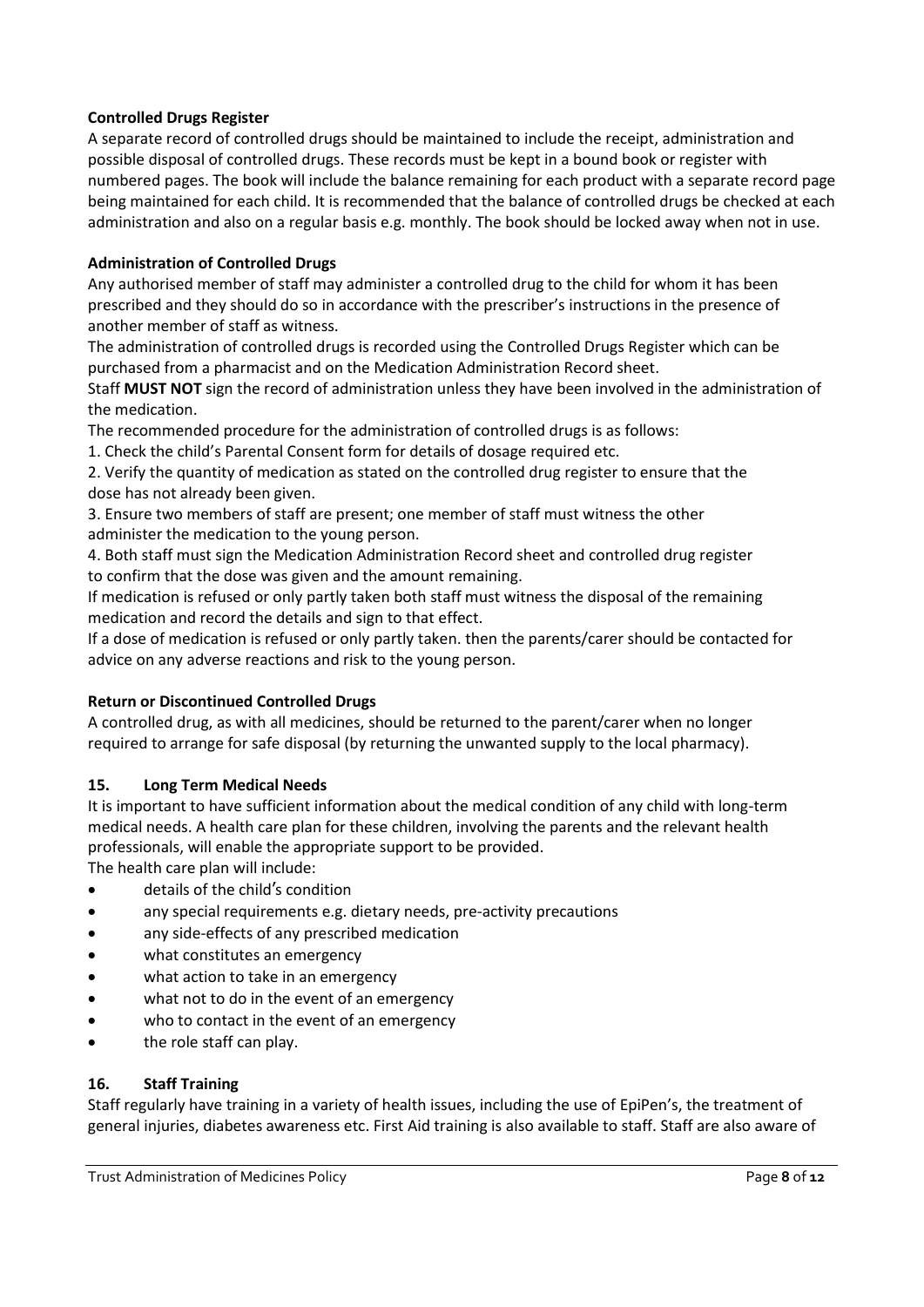the procedure for cleaning a wound, the type of dressing to apply and understand the need to contact parents in an emergency. Where a child has a specific long-term medical condition, identified staff will receive specific training, where relevant.

#### **First Aid Kits**

These are checked and updated regularly and are in clearly marked positions around the academy.

#### **First Aiders**

A list of first aiders for each school is displayed in both school offices

#### **17. Equal opportunities**

This policy applies to all children regardless of their gender, colour, ethnicity, ability or disability, religion or nationality.

#### **18. Monitoring & review**

The implementation and impact of this policy will be monitored, and the policy reviewed every three years.

#### **19. Links to Other Policies and Guidance**

- **•** Attendance Policy
- Anti-Bullying policy
- **•** Safeguarding Policy
- Health and Safety Policy
- Supporting Pupils with Medical Conditions
- [NEU Guidance for Staff on administration of medicines \(Jan 2019\)](https://neu.org.uk/advice/administering-medicines)
- DfE [Guidance on Use of Emergency Inhalers](https://assets.publishing.service.gov.uk/government/uploads/system/uploads/attachment_data/file/416468/emergency_inhalers_in_schools.pdf)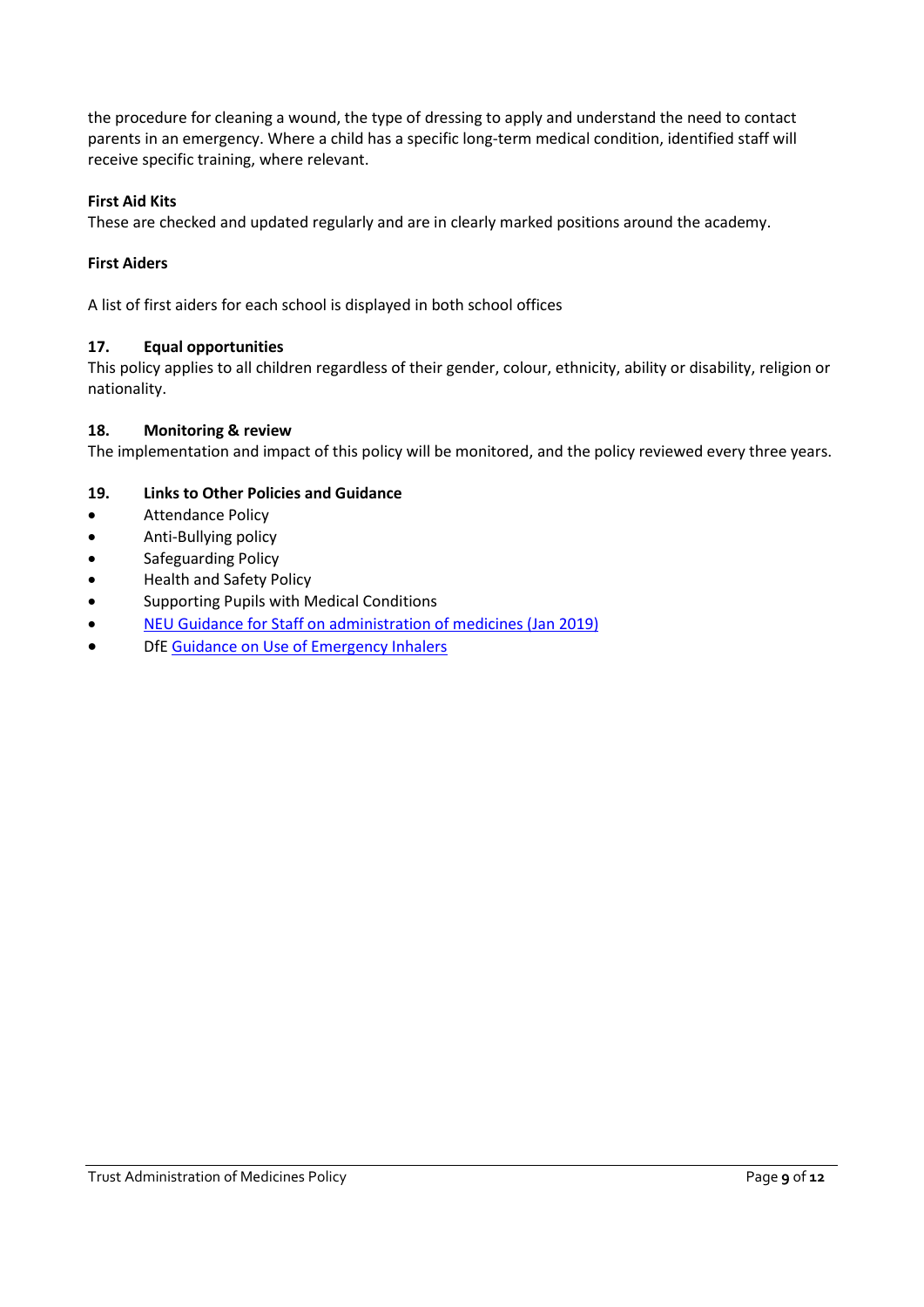#### **Appendix A**

## **Parental Agreement for Setting to Administer Medicine**

The school/setting will not give your child medicine unless you complete and sign this form, and the school or setting has a policy that the staff can administer medicine.

| Date for review to be initiated by |  |
|------------------------------------|--|
| Name of school/setting             |  |
| Name of child                      |  |
| Date of birth                      |  |
| Group/class/form                   |  |
| Medical condition or illness       |  |

#### **Medicine**

| Name/type of medicine<br>(as described on the container)                   |  |
|----------------------------------------------------------------------------|--|
| Expiry date                                                                |  |
| Dosage and method                                                          |  |
| Timing                                                                     |  |
| Special precautions/other instructions                                     |  |
| Are there any side effects that the<br>school/setting needs to know about? |  |
| Self-administration $-y/n$                                                 |  |
| Procedures to take in an emergency                                         |  |
| GP name and telephone number                                               |  |

**NB: Medicines must be in the original container as dispensed by the pharmacy**

#### **Contact Details**

Name

Daytime telephone no.

Relationship to child

Address

I understand that I must deliver the medicine personally to

| [agreed member of staff] |  |  |
|--------------------------|--|--|

The above information is, to the best of my knowledge, accurate at the time of writing and I give consent to school/setting staff administering medicine in accordance with the school/setting policy. I will inform the school/setting immediately, in writing, if there is any change in dosage or frequency of the medication or if the medicine is stopped.

| Signature(s)                                                | Date |
|-------------------------------------------------------------|------|
| (Parent/Carer/Guardian/Person with parental responsibility) |      |

Trust Administration of Medicines Policy Page **10** of **12**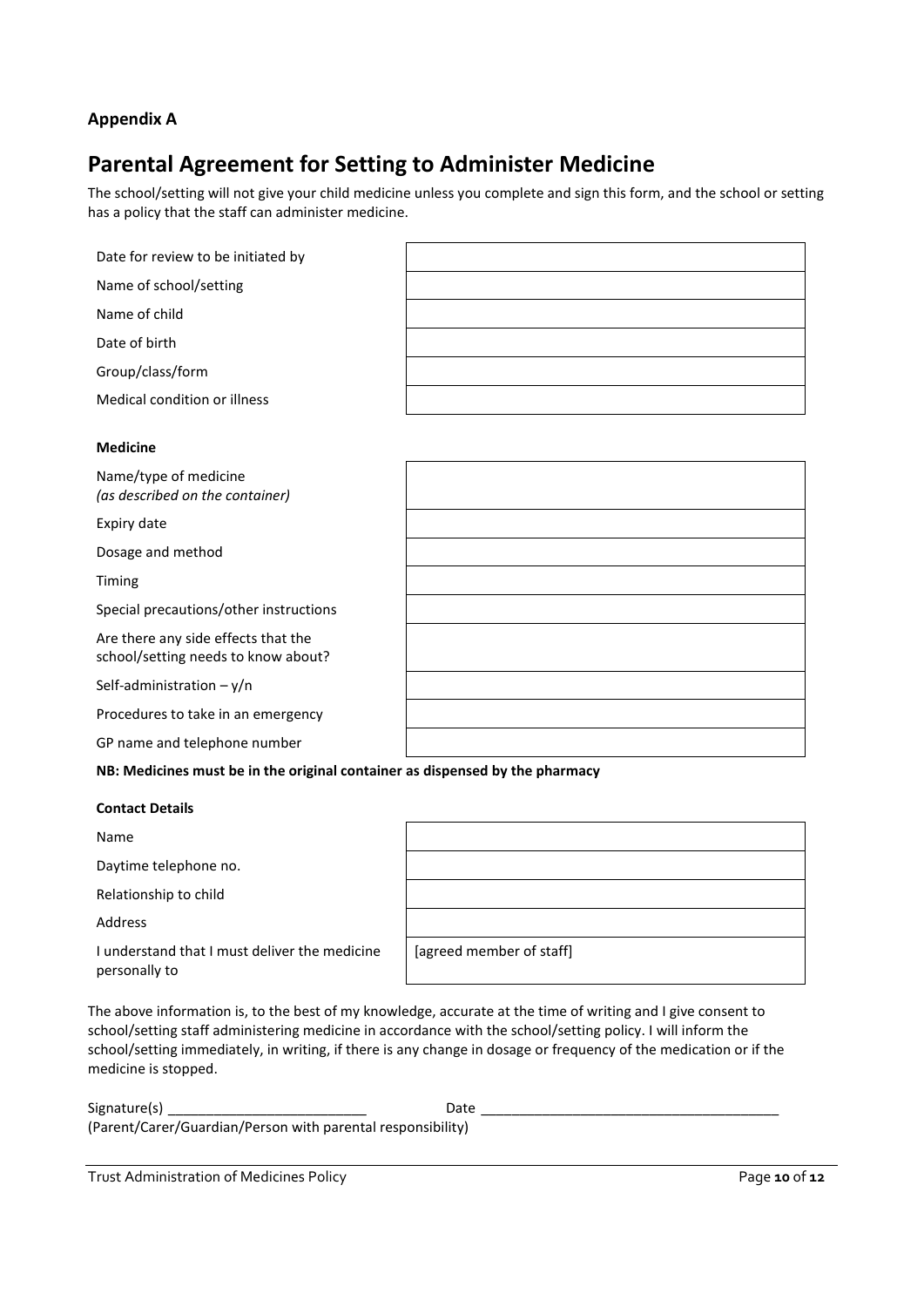## **Appendix B Consent form: use of emergency salbutamol inhaler**

# **Consent Form For Use Of Emergency Salbutamol Inhaler.**

**[insert name of academy]**

### **Child showing symptoms of asthma/having an asthma attack:**

- 1. I can confirm that my child has been diagnosed with asthma/ has been prescribed an inhaler (delete as appropriate)
- 2. In the event of my child displaying symptoms of asthma, and if theirs is not available or is unusable, I consent for my child to receive salbutamol from an emergency inhaler held by the school for such emergencies.

**Name (print): Child's name: Class:**

**Signed:**

**Parents Address and Contact Information:**

**Telephone:**

**E-mail:**